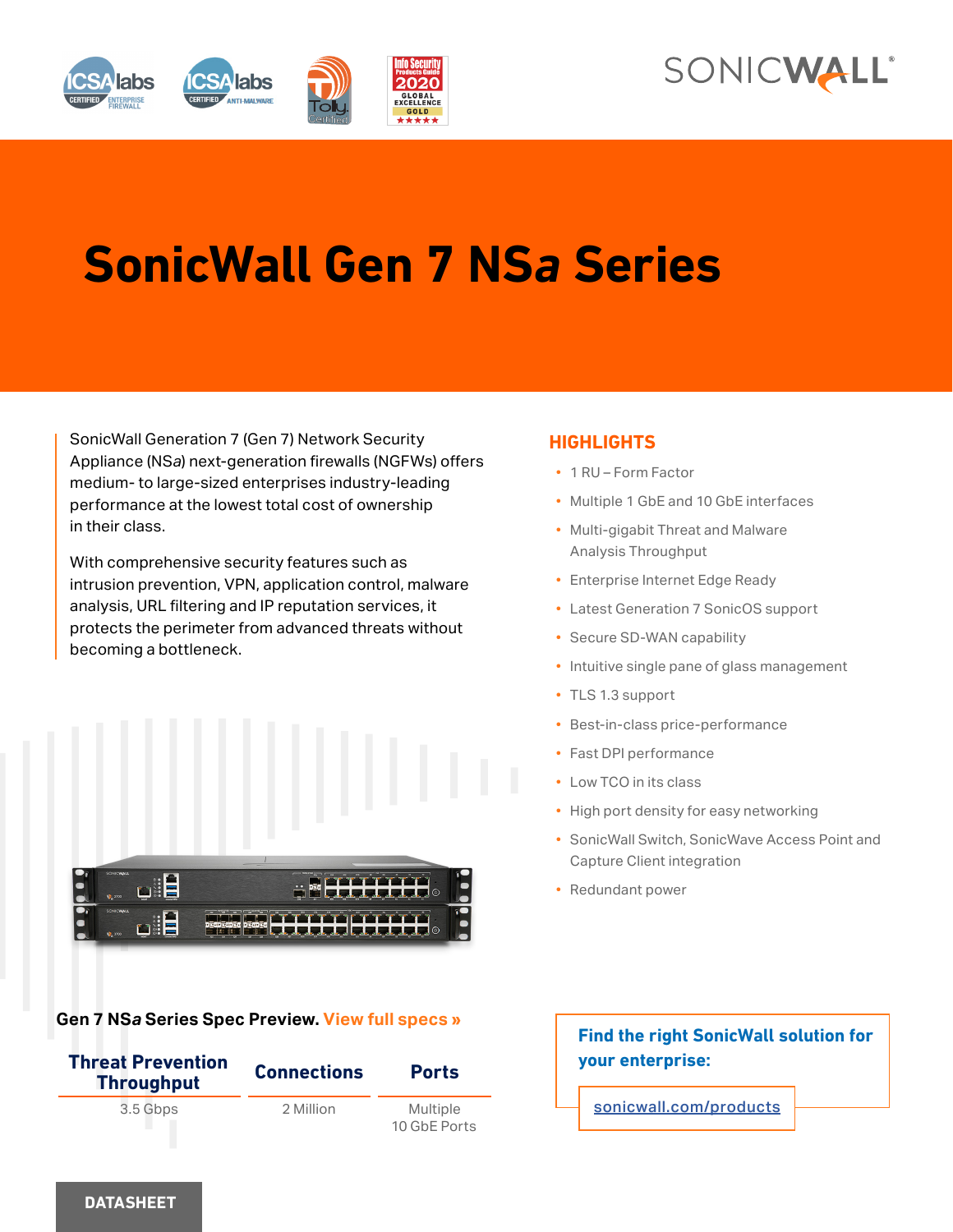**Featuring a high port density including multiple 1 GbE and 10 GbE ports, the solution supports network and hardware redundancy with high availability, clustering and dual power supplies.**

SonicWall Generation 7 (Gen 7) Network Security Appliance (NS*a*) next-generation firewalls (NGFWs) offers medium- to large-sized enterprises industry-leading performance at the lowest total cost of ownership in their class.

With comprehensive security features such as intrusion prevention, VPN, application control, malware analysis, URL filtering and IP reputation services, it protects the perimeter from advanced threats without becoming a bottleneck.

The Gen 7 NS*a* Series has been built from the ground up with the latest hardware components, all designed to deliver multi-gigabit threat prevention throughput — even for encrypted traffic. Featuring a high port density including multiple 1 GbE and 10 GbE ports, the solution supports network and hardware redundancy with high availability, clustering and dual power supplies.

## **Generation 7 – SonicOS 7.0 and Security Services**

The Gen 7 NS*a* Series runs on SonicOS 7.0, a new operating system built from the ground up to deliver a modern user interface, intuitive workflows and user-first design principles. SonicOS 7.0 provides multiple features designed to facilitate enterprise-level workflows. It offers easy policy configuration, zero-touch deployment and flexible management — all of which allow enterprises to improve both their security and operational efficiency.

The Gen 7 NS*a* Series supports advanced networking features, such as SD-WAN, dynamic routing, layer 4-7 clustering and high-speed VPN functionality. In addition to integrating firewall and switch capabilities, the appliance provides a single-pane-of-glass interface to manage both switches and access points.



Built to mitigate the advanced cyberattacks of today and tomorrow, the Gen 7 NS*a* Series offers access to SonicWall's advanced firewall security services, allowing you to protect your entire IT infrastructure. Solutions and services such as Cloud Application Security, Capture Advanced Threat Protection (ATP) cloud-based sandboxing, Real-Time Deep Memory Inspection (RTDMI™) and Reassembly-Free Deep Packet Inspection (RFDPI) — for all traffic including TLS 1.3 — offer comprehensive gateway protection from most stealthy and dangerous malware, including zero-day and encrypted threats.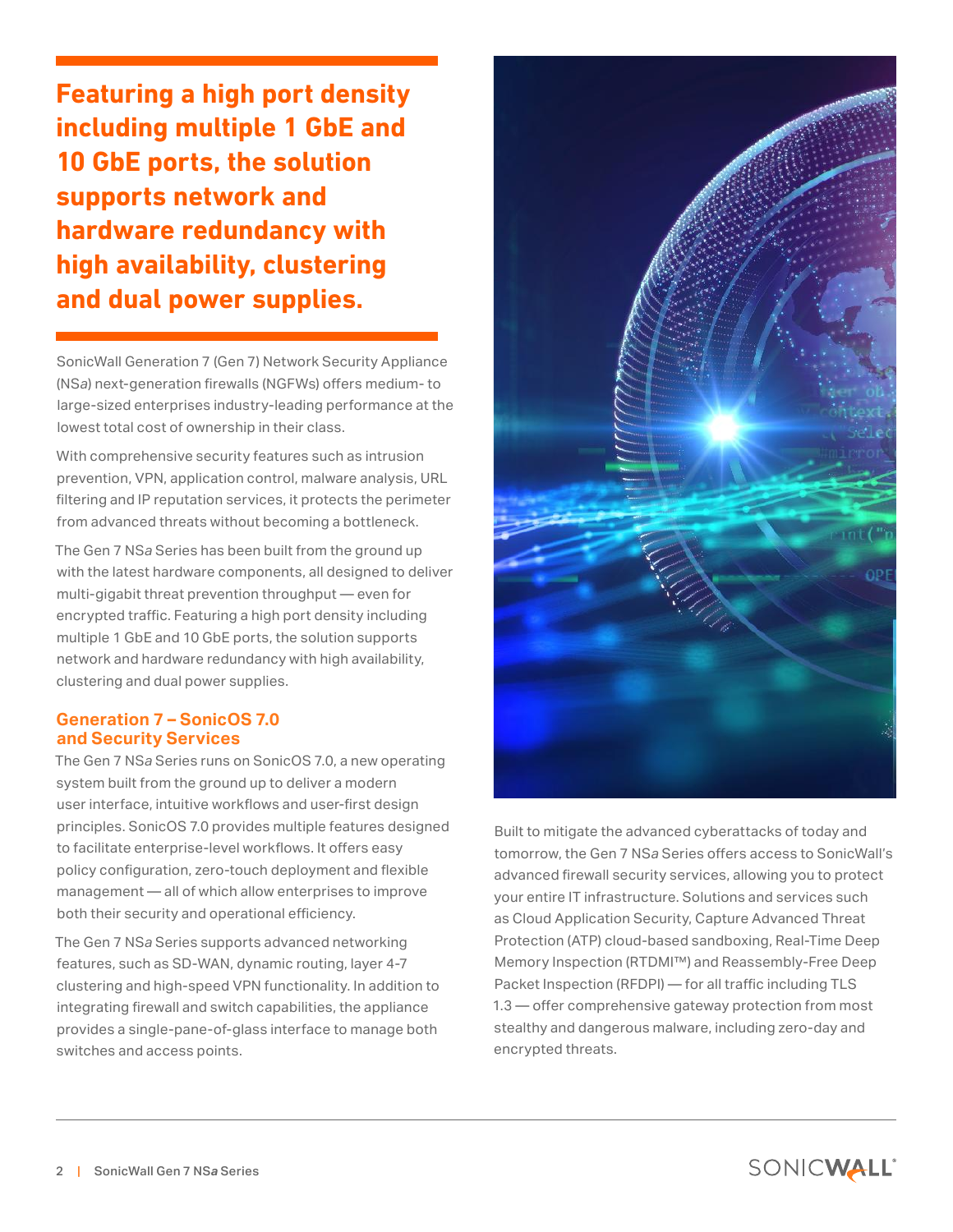# **Deployments**

 $\overline{a}$ 

The Gen 7 NS*a* Series has two main deployment options for medium and distributed enterprises:

#### Internet Edge Deployment

In this standard deployment option, the Gen 7 NS*a* Series NGFW protects private networks from malicious traffic coming from the internet, allowing you to:

- Deploy a proven NGFW solution with highest performance and port density (including 10 GbE connectivity) in its class
- Gain visibility and inspect encrypted traffic, including TLS 1.3, to block evasive threats coming from the Internet — all without compromising performance
- Protect your enterprise with integrated security, including malware analysis, cloud app security, URL filtering and reputation services
- Save space and money with an integrated NGFW solution that includes advanced security and networking capabilities
- Reduce complexity and maximize efficiency using a central management system delivered through an intuitive single-paneof-glass user interface



#### Medium and Distributed Enterprises

The SonicWall Gen 7 NS*a* Series supports SD-WAN and can be centrally managed, making it an ideal fit for medium and distributed enterprises. This deployment allows organizations to:

- Future-proof against an ever-changing threat landscape by investing in a NGFW with multi-gigabit threat analysis performance
- Provide direct and secure internet access to distributed branch offices instead of back-hauling through corporate headquarters
- Allow distributed branch offices to securely access internal resources in corporate headquarters or in a public cloud, significantly improving application latency
- Automatically block threats that use encrypted protocols such as TLS 1.3, securing networks from the most advanced attacks.
- Reduce complexity and maximize efficiency using a central management system delivered through an intuitive single pane of glass user interface
- Leverage high port density that includes 10 GbE connectivity to support a distributed enterprise and wide area networks



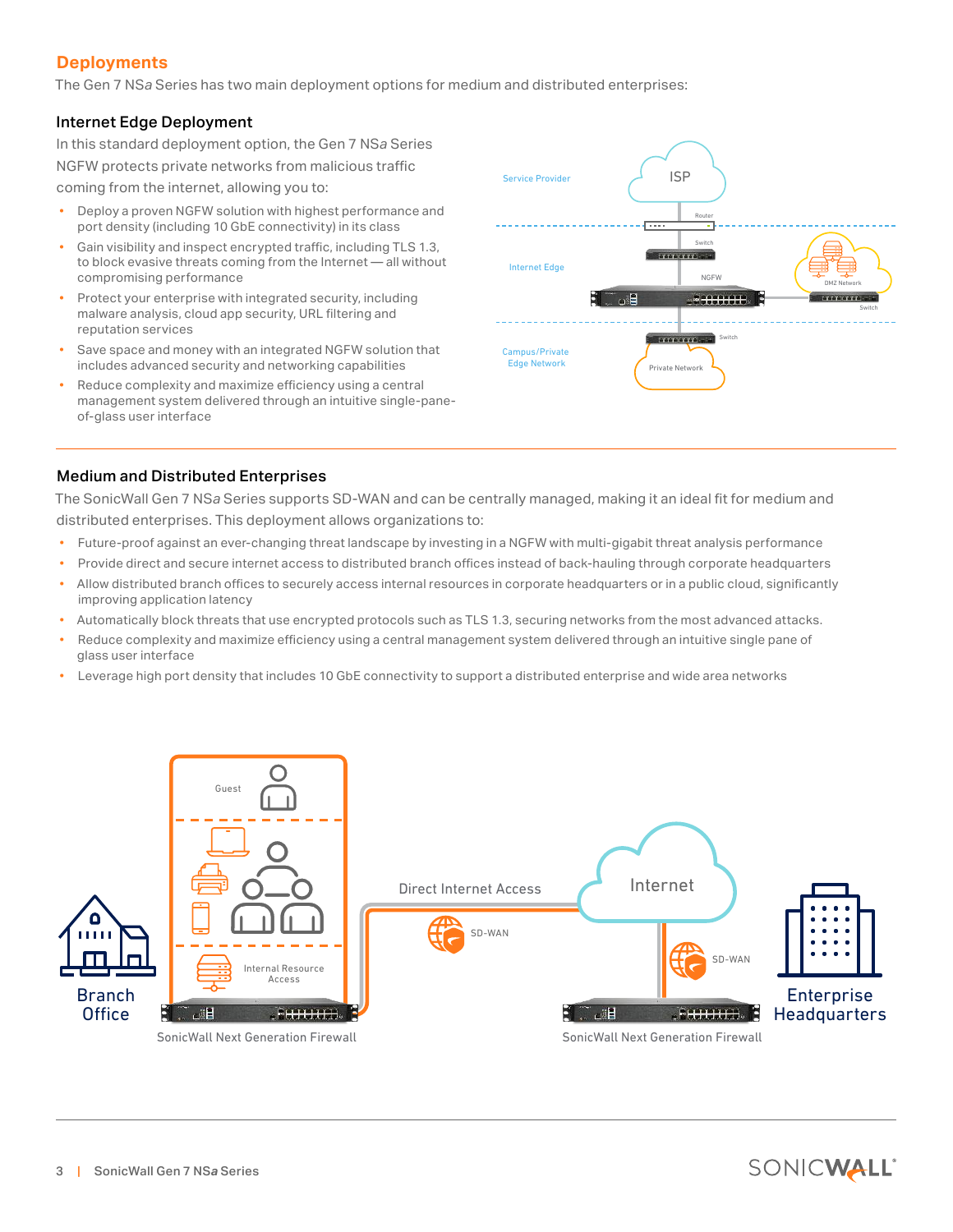## **SonicWall Gen 7 NS***a* **Series**





4 | SonicWall Gen 7 NS*a* Series

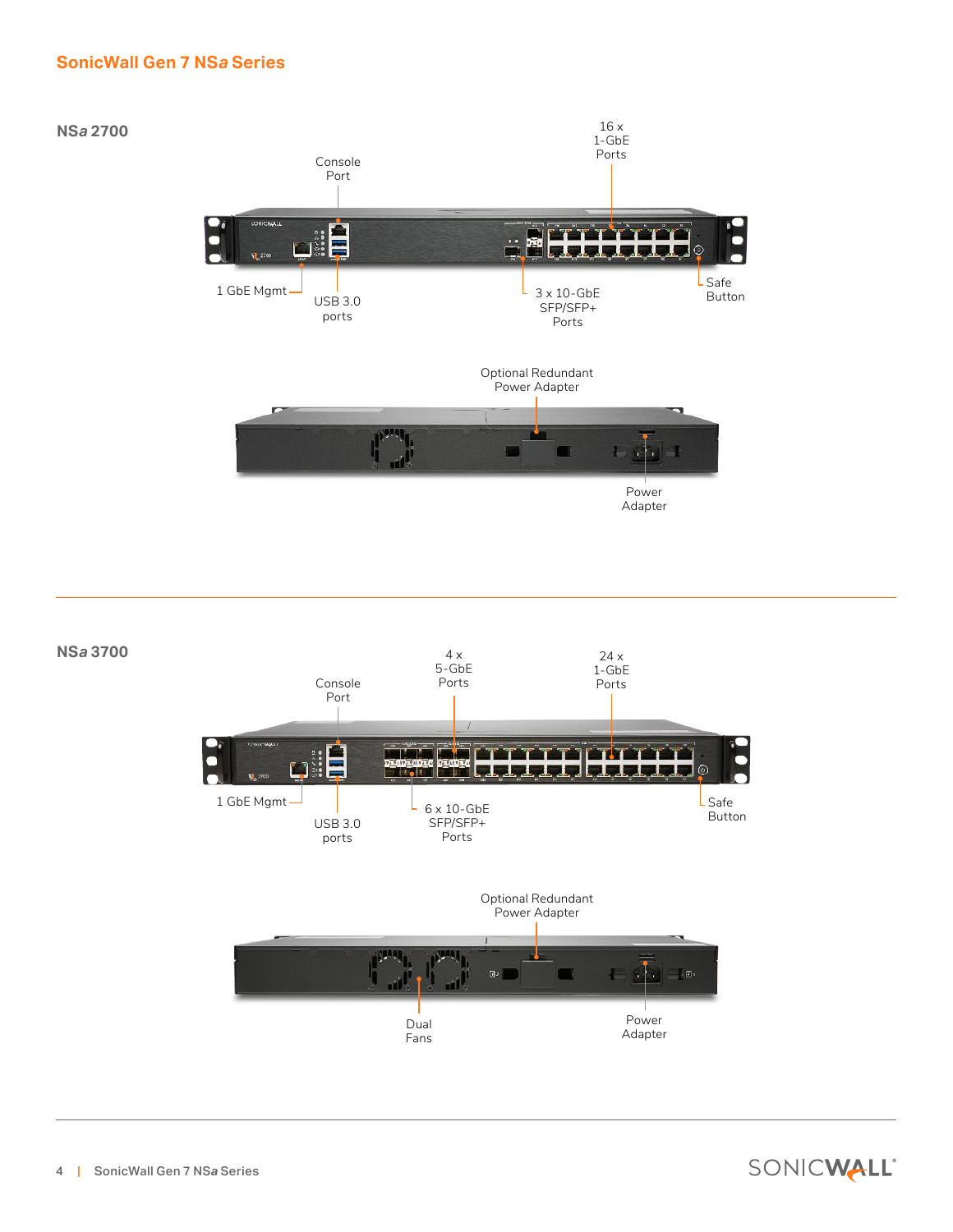# **Gen 7 NS***a* **Series System Specifications**

| <b>Firewall</b>                                                        | <b>NSa 2700</b>                                                                                                                                                 | <b>NSa 3700</b>                                                       |
|------------------------------------------------------------------------|-----------------------------------------------------------------------------------------------------------------------------------------------------------------|-----------------------------------------------------------------------|
| Operating system                                                       | SonicOS 7.0                                                                                                                                                     | SonicOS 7.0.1                                                         |
| Interfaces                                                             | 16x1GbE, 3x10G SFP+, 2 USB 3.0, 1 Console,<br>1 Management port                                                                                                 | 24x1GbE, 6x10G SFP+, 4x5G SFP+,<br>2 USB 3.0, 1 Console, 1 Mgmt. port |
| Storage                                                                | 64GB M.2                                                                                                                                                        | 128GB M.2                                                             |
| Expansion                                                              | Storage Expansion Slot (Up to 256GB)                                                                                                                            | Storage Expansion Slot (Up to 256GB)                                  |
| <b>VLAN</b> interfaces                                                 | 256                                                                                                                                                             | 256                                                                   |
| Access points supported<br>(maximum)                                   | 32                                                                                                                                                              | 32                                                                    |
| <b>Firewall/VPN Performance</b>                                        |                                                                                                                                                                 |                                                                       |
| Firewall inspection throughput <sup>1</sup>                            | 5.2 Gbps                                                                                                                                                        | 5.5 Gbps                                                              |
| Threat Prevention throughput <sup>2</sup>                              | 3.0 Gbps                                                                                                                                                        | 3.5 Gbps                                                              |
| Application inspection throughput <sup>2</sup>                         | 3.6 Gbps                                                                                                                                                        | 4.2 Gbps                                                              |
| IPS throughput <sup>2</sup>                                            | 3.4 Gbps                                                                                                                                                        | 3.8 Gbps                                                              |
| Anti-malware inspection<br>throughput <sup>2</sup>                     | 2.9 Gbps                                                                                                                                                        | 3.5 Gbps                                                              |
| TLS/SSL inspection and<br>decryption throughput (DPI SSL) <sup>2</sup> | 800 Mbps                                                                                                                                                        | 850 Mbps                                                              |
| IPSec VPN throughput <sup>3</sup>                                      | 2.10 Gbps                                                                                                                                                       | 2.2 Gbps                                                              |
| Connections per second                                                 | 21,500                                                                                                                                                          | 22,500                                                                |
| Maximum Connections (SPI)                                              | 1,500,000                                                                                                                                                       | 2,000,000                                                             |
| <b>MAX DPI-SSL Connections</b>                                         | 125,000                                                                                                                                                         | 150,000                                                               |
| Maximum connections (DPI)                                              | 500,000                                                                                                                                                         | 750,000                                                               |
| <b>VPN</b>                                                             |                                                                                                                                                                 |                                                                       |
| Site-to-site VPN tunnels                                               | 2,000                                                                                                                                                           | 3,000                                                                 |
| IPSec VPN clients (max)                                                | 50 (1000)                                                                                                                                                       | 50 (1000)                                                             |
| SSL VPN licenses (max)                                                 | 2(500)                                                                                                                                                          | 2(500)                                                                |
| Encryption/Authentication                                              | DES, 3DES, AES (128, 192, 256-bit)/MD5, SHA-1, Suite B Cryptography                                                                                             |                                                                       |
| Key exchange                                                           | Diffie Hellman Groups 1, 2, 5, 14v                                                                                                                              |                                                                       |
| Route-based VPN                                                        | RIP, OSPF, BGP                                                                                                                                                  |                                                                       |
| Certificate support                                                    | Verisign, Thawte, Cybertrust, RSA Keon, Entrust and Microsoft CA for SonicWall-to-SonicWall VPN, SCEP                                                           |                                                                       |
| <b>VPN</b> features                                                    | Dead Peer Detection, DHCP Over VPN, IPSec NAT Traversal, Redundant VPN Gateway, Route-based VPN                                                                 |                                                                       |
| Global VPN client platforms<br>supported                               | Microsoft® Windows Vista 32/64-bit, Windows 7 32/64-bit, Windows 8.0 32/64-bit,<br>Windows 8.1 32/64-bit, Windows 10                                            |                                                                       |
| NetExtender                                                            | Microsoft Windows Vista 32/64-bit, Windows 7, Windows 8.0 32/64-bit, Windows 8.1 32/64-bit,<br>Mac OS X 10.4+, Linux FC3+/Ubuntu 7+/OpenSUSE                    |                                                                       |
| Mobile Connect                                                         | Apple® iOS, Mac OS X, Google® Android™, Kindle Fire, Chrome, Windows 8.1 (Embedded)                                                                             |                                                                       |
| <b>Security services</b>                                               |                                                                                                                                                                 |                                                                       |
| Deep Packet Inspection services                                        | Gateway Anti-Virus, Anti-Spyware, Intrusion Prevention, DPI SSL                                                                                                 |                                                                       |
| <b>Content Filtering Service (CFS)</b>                                 | HTTP URL, HTTPS IP, keyword and content scanning, Comprehensive filtering based on file types such<br>as ActiveX, Java, Cookies for privacy, allow/forbid lists |                                                                       |
| Comprehensive Anti-Spam<br>Service                                     | Supported                                                                                                                                                       |                                                                       |
| <b>Application Visualization</b>                                       | Yes                                                                                                                                                             |                                                                       |
| <b>Application Control</b>                                             | Yes                                                                                                                                                             |                                                                       |
| <b>Capture Advanced Threat</b><br>Protection                           | Yes                                                                                                                                                             |                                                                       |
| <b>Networking</b>                                                      |                                                                                                                                                                 |                                                                       |
| IP address assignment                                                  | Static (DHCP, PPPoE, L2TP and PPTP client), Internal DHCP server, DHCP relay                                                                                    |                                                                       |
| NAT modes                                                              | 1:1, 1:many, many:1, many:many, flexible NAT (overlapping IPs), PAT, transparent mode                                                                           |                                                                       |
| Routing protocols                                                      | BGP4, OSPF, RIPv1/v2, static routes, policy-based routing                                                                                                       |                                                                       |
|                                                                        |                                                                                                                                                                 |                                                                       |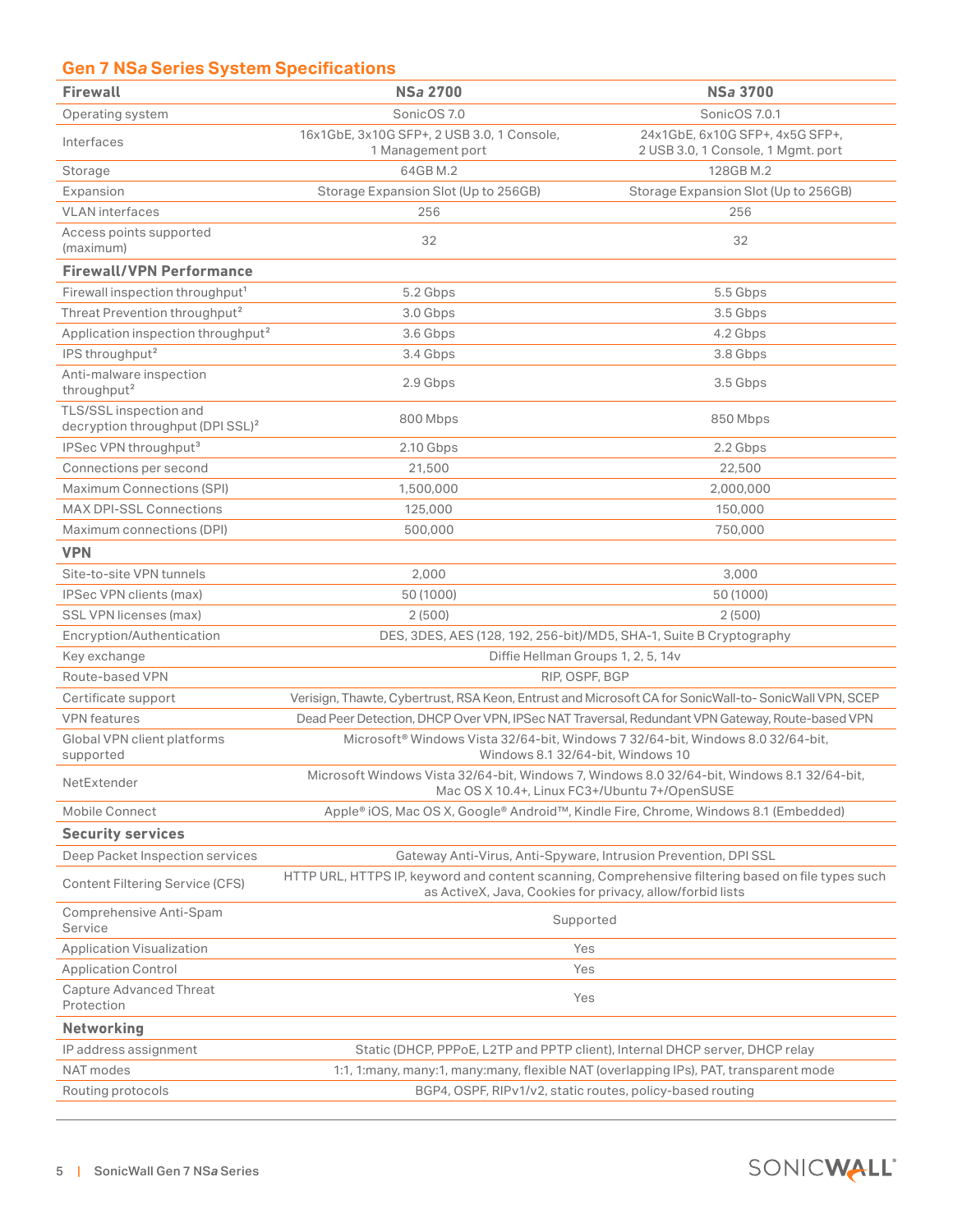## **Gen 7 NS***a* **Series System Specifications**

| <b>Firewall</b>                 | <b>NSa 2700</b>                                                                                                                                     | <b>NSa 3700</b>                                                                                                                                     |  |
|---------------------------------|-----------------------------------------------------------------------------------------------------------------------------------------------------|-----------------------------------------------------------------------------------------------------------------------------------------------------|--|
| QoS                             | Bandwidth priority, max bandwidth, quaranteed bandwidth, DSCP marking, 802.1e (WMM)                                                                 |                                                                                                                                                     |  |
| Authentication                  | LDAP (multiple domains), XAUTH/RADIUS, SSO, Novell, internal user database, Terminal Services, Citrix,<br>Common Access Card (CAC)                  |                                                                                                                                                     |  |
| Local user database             | 250                                                                                                                                                 |                                                                                                                                                     |  |
| VoIP                            | Full H323-v1-5, SIP                                                                                                                                 |                                                                                                                                                     |  |
| Standards                       | TCP/IP, UDP, ICMP, HTTP, HTTPS, IPSec, ISAKMP/IKE, SNMP, DHCP, PPPoE, L2TP, PPTP, RADIUS, IEEE 802.3                                                |                                                                                                                                                     |  |
| Certifications (pending)        | FIPS 140-2 (with Suite B) Level 2, UC APL, VPNC, IPv6 (Phase 2), ICSA Network Firewall, ICSA Anti-virus,<br>Common Criteria NDPP (Firewall and IPS) |                                                                                                                                                     |  |
| Common Access Card (CAC)        | Supported                                                                                                                                           |                                                                                                                                                     |  |
| High availability               | Active/Passive with stateful synchronization                                                                                                        |                                                                                                                                                     |  |
| <b>Hardware</b>                 |                                                                                                                                                     |                                                                                                                                                     |  |
| Form factor                     | 1U Rack Mountable                                                                                                                                   | 1U Rack Mountable                                                                                                                                   |  |
| Power supply                    | 60W                                                                                                                                                 | 90W                                                                                                                                                 |  |
| Maximum power consumption (W)   | 21.5                                                                                                                                                | 36.3                                                                                                                                                |  |
| Input power                     | 100-240 VAC, 50-60 Hz                                                                                                                               | 100-240 VAC, 50-60 Hz                                                                                                                               |  |
| Total heat dissipation          | 73.32 BTU                                                                                                                                           | 123.78 BTU                                                                                                                                          |  |
| <b>Dimensions</b>               | 43 x 32.5 x 4.5 (cm) 16.9 x 12.8 x 1.8 in                                                                                                           | 43 x 32.5 x 4.5 (cm) 16.9 x 12.8 x 1.8 in                                                                                                           |  |
| Weight                          | 4.0 kg / 8.8 lbs                                                                                                                                    | 4.6 kg / 10.2 lbs                                                                                                                                   |  |
| WEEE weight                     | 4.2 kg / 9.3 lbs                                                                                                                                    | 4.8 kg / 10.6 lbs                                                                                                                                   |  |
| Shipping weight                 | 6.4 kg / 14.1 lbs                                                                                                                                   | 7 kg / 15.4lbs                                                                                                                                      |  |
| Environment (Operating/Storage) | 32°-105° F (0°-40° C)/-40° to 158° F (-40° to 70° C)                                                                                                | 5-95% non-condensing                                                                                                                                |  |
| Humidity                        | 5-95% non-condensing                                                                                                                                | 5-95% non-condensing                                                                                                                                |  |
| <b>Hardware</b>                 |                                                                                                                                                     |                                                                                                                                                     |  |
| Major regulatory compliance     | FCC Class A, CE (EMC, LVD, RoHS), C-Tick, VCCI<br>Class A, MSIP/KCC Class A, UL, cUL, TUV/GS, CB,<br>Mexico CoC by UL,<br>WEEE, REACH, ANATEL, BSMI | FCC Class A, CE (EMC, LVD, RoHS), C-Tick, VCCI<br>Class A, MSIP/KCC Class A, UL, cUL, TUV/GS, CB,<br>Mexico CoC by UL,<br>WEEE, REACH, ANATEL, BSMI |  |

1. Testing Methodologies: Maximum performance based on RFC 2544 (for firewall). Actual performance may vary depending on network conditions and activated services. 2. Threat Prevention/GatewayAV/Anti-Spyware/IPS throughput measured using industry standard Spirent WebAvalanche HTTP performance test and Ixia test tools. Testing done with multiple flows through multiple port pairs. Threat Prevention throughput measured with Gateway AV, Anti-Spyware, IPS and Application Control enabled. 3. VPN throughput measured using UDP traffic at 1280 byte packet size adhering to RFC 2544. All specifications, features and availability are subject to change.

# **PARTNER ENABLED SERVICES**

**Need help to plan, deploy or optimize your SonicWall solution? SonicWall Advanced Services Partners are trained to provide you with world class professional services. Learn more at:**

www.sonicwall.com/PES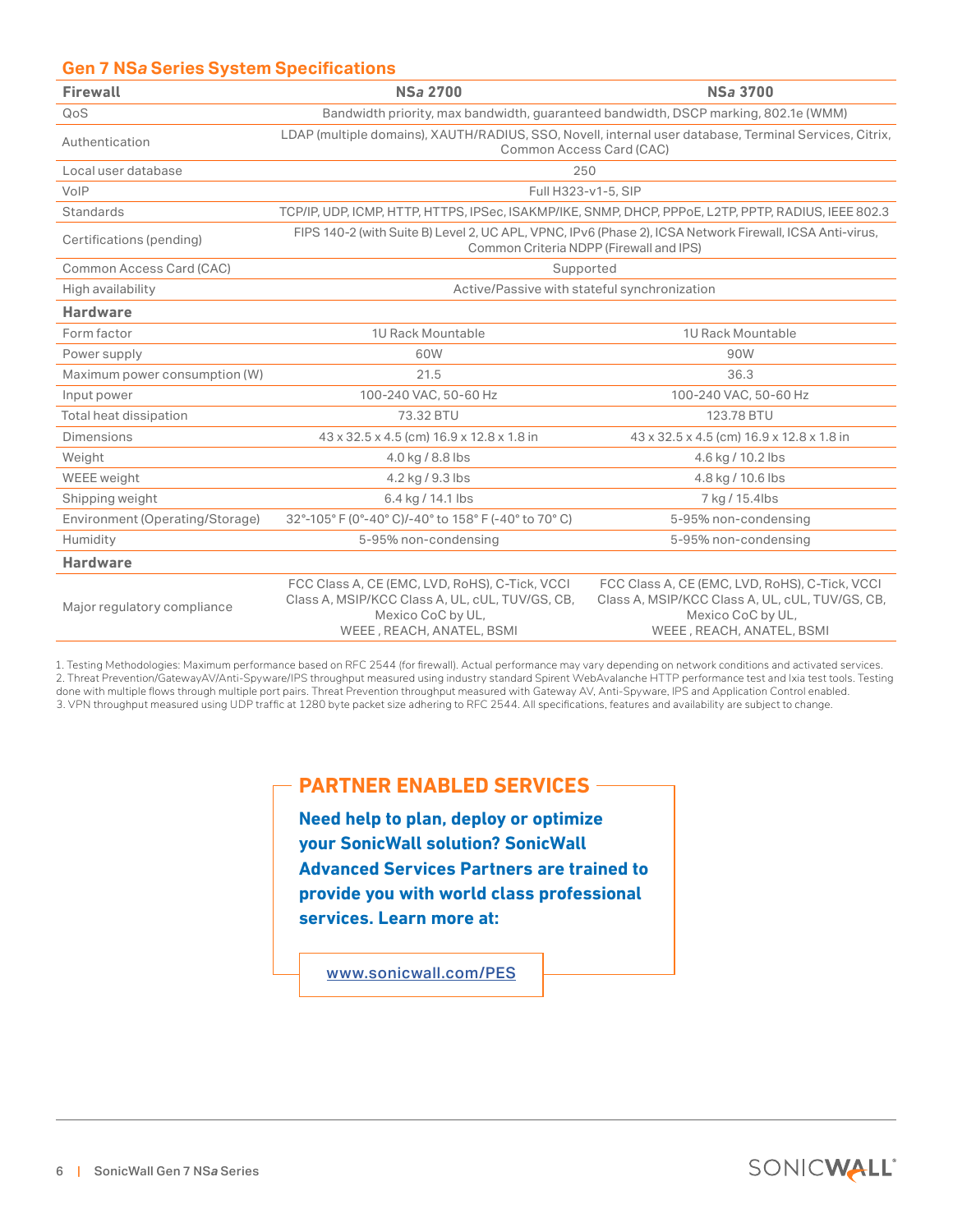# **SonicOS 7.0 Feature Summary**

#### Firewall

- Stateful packet inspection
- Reassembly-Free Deep Packet Inspection
- DDoS attack protection (UDP/ ICMP/SYN flood)
- IPv4/IPv6 support
- Biometric authentication for remote access
- DNS proxy
- Full API support
- SonicWall Switch integration
- SD-WAN scalability
- SD-WAN Usability Wizard<sup>1</sup>
- SonicCoreX and SonicOS containerization1
- Connections scalability (SPI, DPI, DPI SSL)
- Enhanced dashboard<sup>1</sup>
- Enhanced device view
- Top traffic and user summary
- Insights to threats
- Notification center

# TLS/SSL/SSH decryption and inspection

- TLS 1.3 with enhanced security<sup>1</sup>
- Deep packet inspection for TLS/SSL/SSH
- Inclusion/exclusion of objects, groups or hostnames
- SSL control
- Enhancements for DPI-SSL with CFS
- Granular DPI SSL controls per zone or rule
- Capture advanced threat protection<sup>2</sup>
- Real-Time Deep Memory Inspection
- Cloud-based multi-engine analysis
- Virtualized sandboxing
- Hypervisor level analysis
- Full system emulation
- Broad file type examination
- Automated and manual submission
- Real-time threat intelligence updates
- **Block until verdict**
- Capture Client

# Intrusion prevention<sup>2</sup>

- Signature-based scanning
- Automatic signature updates
- Bi-directional inspection
- Granular IPS rule capability

7 | SonicWall Gen 7 NS*a* Series

- GeoIP enforcement
- Botnet filtering with dynamic list
- Regular expression matching

#### Anti-malware<sup>2</sup>

- Stream-based malware scanning
- Gateway anti-virus
- Gateway anti-spyware
- Bi-directional inspection
- No file size limitation
- Cloud malware database

#### Application identification2

- Application control
- Application bandwidth management
- Custom application signature creation
- Data leakage prevention
- Application reporting over NetFlow/IPFIX
- Comprehensive application signature database

#### Traffic visualization and analytics

- User activity
- Application/bandwidth/threat usage
- Cloud-based analytics

#### HTTP/HTTPS Web content filtering<sup>2</sup>

- URL filtering
- Proxy avoidance
- Keyword blocking
- Policy-based filtering (exclusion/inclusion)
- HTTP header insertion
- Bandwidth manage CFS rating categories
- Unified policy model with app control
- Content Filtering Client

# VPN

- Secure SD-WAN
- Auto-provision VPN
- IPSec VPN for site-to-site connectivity
- SSL VPN and IPSec client remote access
- Redundant VPN gateway
- Mobile Connect for iOS, Mac OS X, Windows, Chrome, Android and Kindle Fire
- Route-based VPN (OSPF, RIP, BGP)

# Networking

- **PortShield**
- Jumbo frames
- Path MTU discovery
- Enhanced logging
- VLAN trunking
- Port mirroring (NS*a* 2650 and above)
- Layer-2 QoS
- Port security
- Dynamic routing (RIP/OSPF/BGP)
- SonicWall wireless controller
- Policy-based routing (ToS/ metric and ECMP)

#### • NAT

VoIP

- DHCP server
- Bandwidth management
- A/P high availability with state sync
- Inbound/outbound load balancing
- High availability Active/Standby with state sync
- L2 bridge, wire/virtual wire mode, tap mode, NAT mode

• Common Access Card (CAC) support

• Capture Threat Assessment (CTA) v2.0

New UI/UX, Intuitive feature layout<sup>1</sup>

• Device information, application, threats

SONICWALL

• Asymmetric routing

• Granular QoS control • Bandwidth management • DPI for VoIP traffic • H.323 gatekeeper and SIP proxy support

Management, monitoring

New design or template • Industry and global average comparison

creation and management Policy/Objects usage statistics<sup>1</sup>

Global search for static data

and support

• Dashboard

• Topology view Simplified policy

Used vs Un-used • Active vs Inactive

Storage support<sup>1</sup>

Capture Security Appliance (CS*a*) support